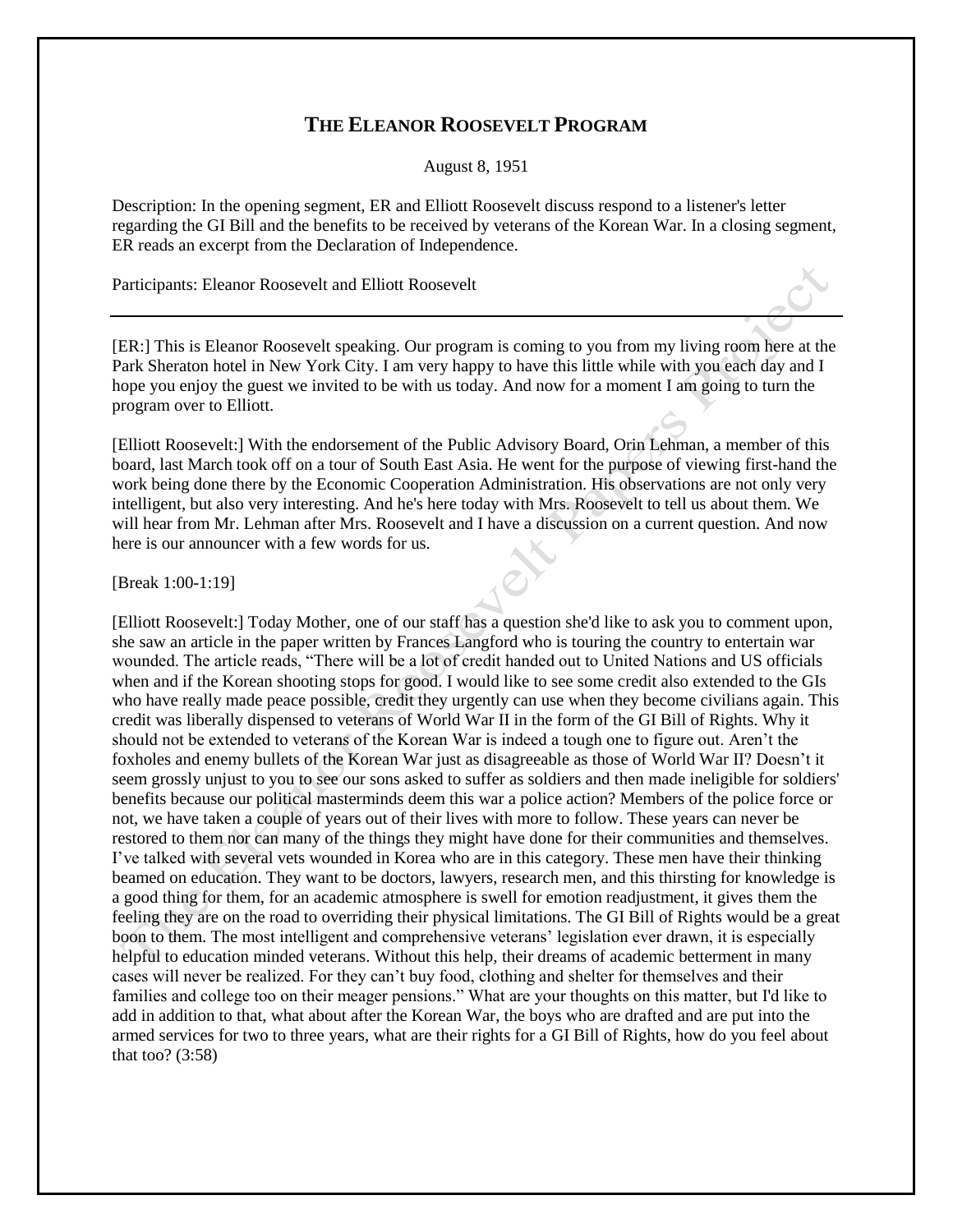[ER:] Well let's deal with the Korean veterans first, there is no question in my mind that they ought to have exactly the same rights that World War II boys had and eh uh calling it a police action is not uh any excuse for not giving our veterans of the Korean War exactly the same benefits that World War II Veterans had, and I think the educational part of that program was one of the things that worked the best- worked the best for us as a nation because it permitted a great many people who really had the desire to learn to learn and the more educated our people are, the better they will be in the democracy as citizens. Now as to your question of what should happen to boys now that we are going to have universal military training, and they will be uh removed from uh their ordinary pursuits for a given period of time, now it's very difficult I think to-to say that boys who do not go uh to war shall have exactly the same benefits meted out to them as boys who actually go to war because what you are asking, under universal military training, is that every citizen get trained to defend his country and of course unless we are willing to do that uh we might very easily lose our country, the people who are not willing to do that, and therefore um it's quite possible to argue that the value of the training is all that should uh be the reward. On the other hand, that kind of training may have great value if it's very carefully planned and if the people-- if time is taken to screen the people carefully and put them where their particular aptitudes are going to get the best possible development during that period and then there comes the question of the length of the period. [ER clears throat] Now if it's going to take out of a man's life as much as two or three years, then no matter how good the training that he gets in the army, it may not be actually the training that he will need for the future that he is planning for himself and he may have to begin again. [ER clears throat] My own feeling would be that there should be for everyone who is in universal military training some kind of educational um adjustment after the war so that anyone who wanted to take advantage [Elliott Roosevelt: Mhm.] of a chance to get the education or the-the training that he particularly wanted uh would have the opportunity to do it [Elliott Roosevelt: Mhm.] but I don't think that you could give a man who was simply part of a universal military training system the type of uh coverage that you would give eh an actual war um partici--an actual participant in war. (7:50)

[Elliott Roosevelt:] Well now, that's a very interesting question that you have raised about uh seeing to it that the armed services put the men into the type of service that their aptitudes uh-uh are best qualified for and then uh that they give them the type of training which can help them after war do you--or after their service do you think that-that uh our military machinery is going to take that much trouble with its manpower?

[ER:] Well it never has but then we've never had universal military training we've always had up to this time only uh the-the hurried call to come in and get ready to fight and then no one could afford to plan or to take uh the time to do uh the kind of a job that you might do um under a universal military training program. Now um if uh there is time and thought put on it, I think it could be of great value to many boys who perhaps would never otherwise have gone beyond the high school that they have finished before they are drafted, uh um they may-- it may become um very valuable to them--

[Elliott Roosevelt:] You see, [ER: as training] it seems to me that there's such a short sighted view take and I-I entirely agree with you and with this article by Frances Langford that the full benefits of the GI Bill of Rights should be made available to veterans of the Korean War. But, uh it seems to me that uh the whole question of universal military training has been gone into on a catch-as-catch-can basis that no thought has been given to the uh use of boys uh-- for instance if a boy goes through high school and he doesn't want to go to college then there is no question but what he should go right ahead with his military training but on the other hand the boy that wants to go to college, why can't he be enrolled in a universal military training program and devote uh a portion of his time while he is in college that does not interfere with his college education and then when he is finally through, uh he then goes ahead and serves his full term or a part term uh with the outfit that he is trained for? (10:31)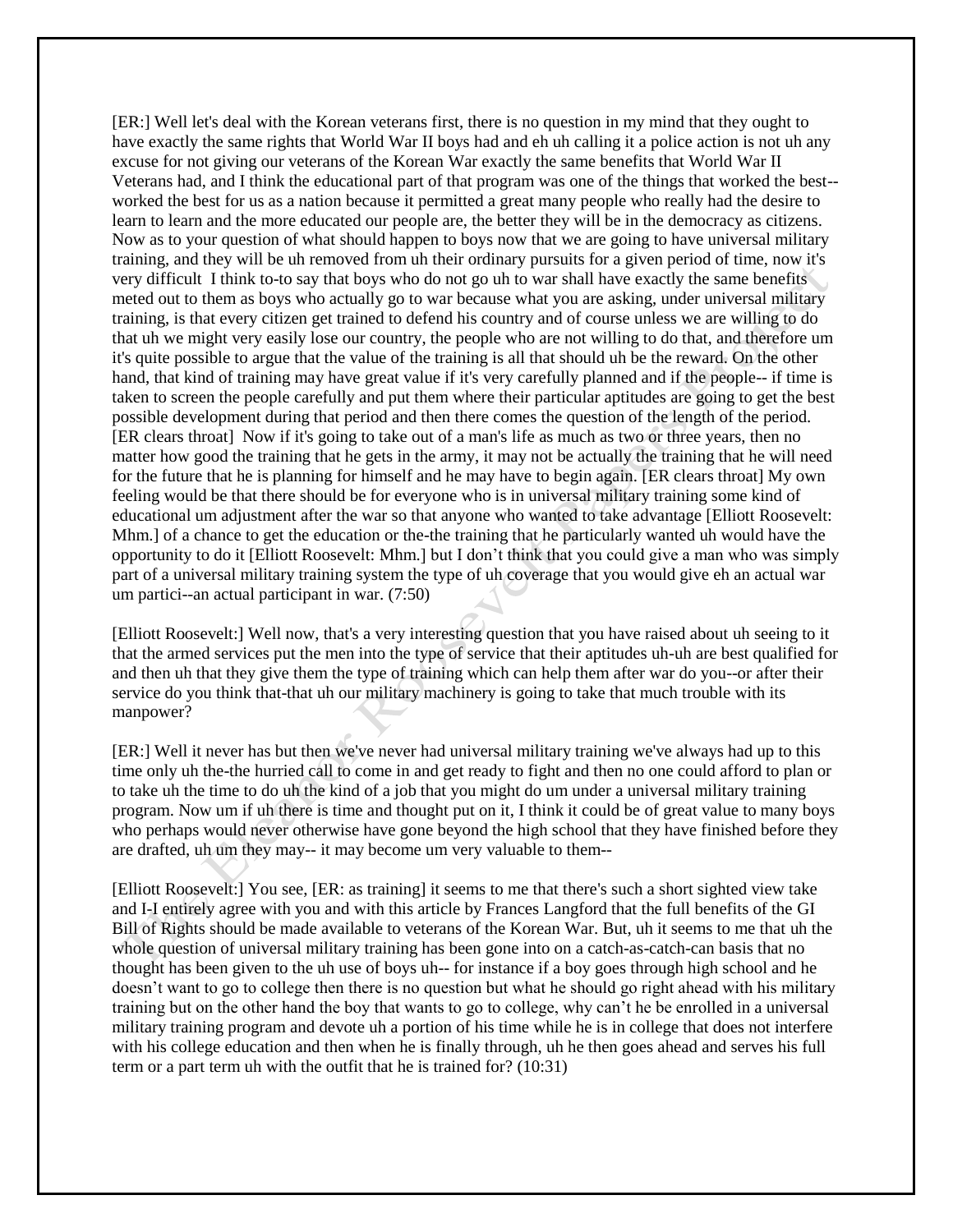[ER:] Well now most uh most people feel that it would be better to take a boy uh and most uh of the educators I've talked to and let them have two years of college and then let them have whatever the period is for universal training and then come back to college. The feeling is that um a man trains better when he is still the age he would be with only two years but that having had two years of college, he is uh started on the use of his mind [Elliott Roosevelt: Yes.] and a boy who goes straight from high school and doesn't go to college very likely will never go to college because it's too much trouble to begin again developing his mind, but if he's had two years of it, then it's not so hard to go back to it and most of the educators think-- and you see the military likes the age of eighteen to twenty because that's the best age to train. [Elliot: easy to teach and easy to control] Yes. Now um therefore it would appear to be um better to let them have the-- according to the people that I have talked to, two years of college then go in and then go back that then they get the maximum out of their last years because they're in a hurry to start living. They know what they want and they will put more serious uh work into those last two years. (12:13)

[Elliott Roosevelt:] Now do you feel that they should have any particular benefits for instance, uh we have uh-uh the Korean War uh at an end and then we have troops that will be on foreign soil on foreign occupation duty for a long period of time. Uh those troops are continually alerted for the possibility of war, should they have no benefits at all?

[ER:] I think they should have--they will have automatically [Elliott Roosevelt coughs] certain benefits, certain health benefits and certain uh-- I mean once you've been in the armed forces you have a right to go to an army hospital, you have certain benefits of that kind. But I think the only benefits they actually should have are educational benefits beyond that.

[Elliott Roosevelt:] Alright I think that answers my question and I see that our time is drawing to a close for this part of the program and we'll go on to our interview of the day in just a few minutes.

[Break 13:14-13:33]

[Unknown speaker:] Mrs. Eleanor Roosevelt has just concluded another of her interviews with persons prominent in the world of international affairs. Our guest was Mr. Orin Lehman member of the Public Advisory Board just returned from a tour of South East Asia. Now before we say good afternoon for the day and for the week, here again is Mrs. Roosevelt.

[Break 13:55-14:02]

[ER:] Before I say goodbye for today, I would like to leave with you another thought. On July fourth, 1776, by unanimous decision, the thirteen United States of America declared their independence. Here in part is what they said, "When in the course of human events, it becomes necessary for one people to dissolve the political bands which have connected them with another, and to assume among the powers of the earth, the separate and equal station to which the laws of nature and of nature's god entitle them, a decent respect to the opinions of mankind requires that they should declare the causes which impel them to the separation. We hold these truths to be self-evident, that all men are created equal, that they are endowed by their creator with certain unalienable rights, that among these are life, liberty and the pursuit of happiness. That to secure these rights governments and institutes-- are instituted among men deriving their just powers from the consent of the governed. That whenever any form of government becomes destructive of these ends, it is the right of the people to alter or to abolish it; and to institute new government, laying its foundation on such principles and organizing its powers in such form, as to them shall seem most likely to affect their safety and happiness. [Here ER skips much of the text of the Declaration] And for the support of this declaration, with a firm reliance on the protection of divine providence, we mutually pledge to each other our lives, our fortunes and our sacred honor." [I've followed the punctuation of the original, but not its capitalization patterns--CR]